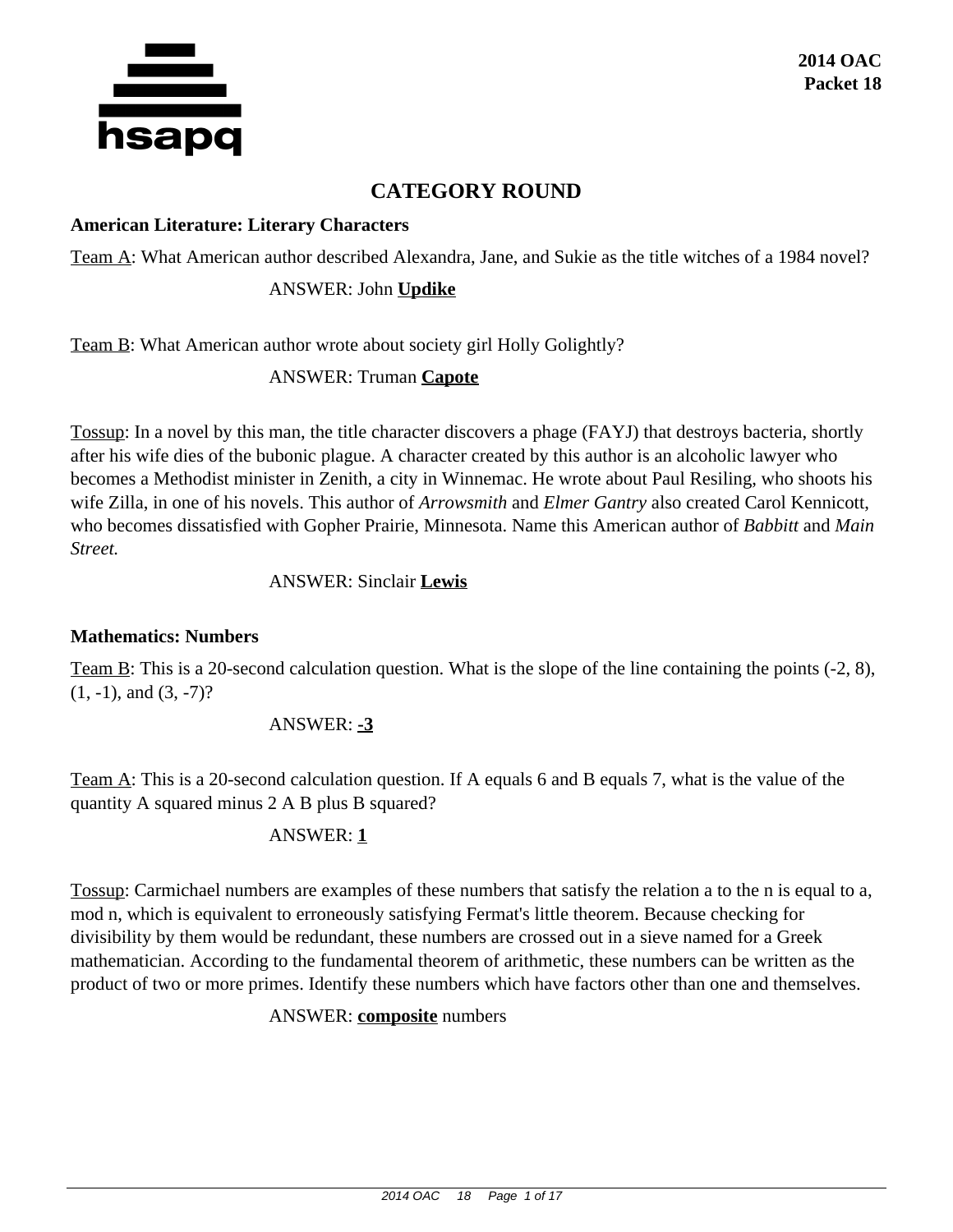# **World History: Croatia in History**

Team A: In the sixteenth century, Croatia came under the power of this royal house, which was led at the time by the Holy Roman Emperor Charles V.

## ANSWER: House of **Hapsburg**

Team B: In 1991, Croatia declared independence from this country and started fighting against it in a four year war.

### ANSWER: Socialist Federal Republic of **Yugoslavia**

Tossup: A man who held this title built a palace that effectively founded the Croatian city of Split. Another man who held it said "Oh, I think I'm becoming a god" as he dies. Two men who held it fought at the Battle of the Milvian Bridge. The institution of the Tetrarchy meant four men effectively held this title. Suetonius wrote a biography of the first eleven men to hold it. In 69 CE, four men, including Galba and Vespasian, held this title. Name this title first held by Augustus Caesar.

#### ANSWER: **Roman emperor**

#### **Fine Arts: Jazz Musicians**

Team B: Name the New Orleans jazz trumpeter whose famous songs include "Muggles" and "Ain't Misbehavin'"

#### ANSWER: Louis **Armstrong**

Team A: Name the jazz bandleader whose band recorded *Kind of Blue.*

### ANSWER: Miles **Davis** [or Miles Dewey **Davis** III]

Tossup: This man's first recorded solo was on the Dizzy Gillespie song "We Love to Boogie." McCoy Tyner, Jimmy Garrison, and Elvin Jones were the members of this man's namesake quartet. This man composed the song "Naima," named for his wife, as well as a variation of the Rodgers and Hammerstein song "My Favorite Things." Name this jazz musician who composed *A Love Supreme.*

### ANSWER: John **Coltrane**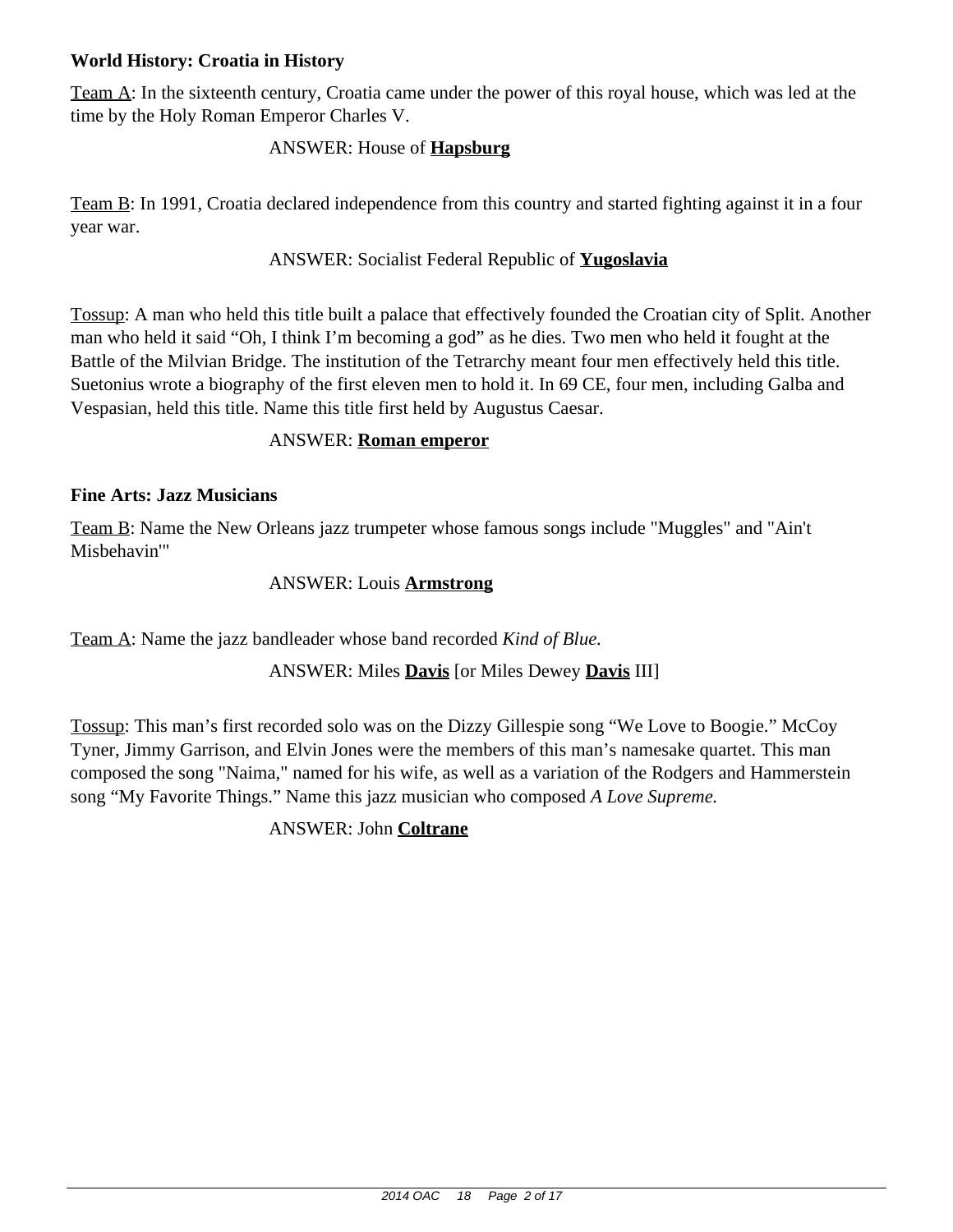### **Life Sciences: Protein Mutations**

Team A: A point mutation substituting glutamic acid for valine in hemoglobin causes this disease, which gives carriers some resistance to malaria.

#### ANSWER: **sickle-cell** disease [or **sickle-cell** anemia; or **SCD**; or **SCA**]

Team B: What disease, which causes mucus to build up in the lungs, is a consequence of a mutation in a chloride channel protein?

#### ANSWER: **cystic fibrosis** [or **CF**]

Tossup: A disease resulting from a defect in this protein manifests in overly-bendy joints and is Ehlers-Danlos syndrome. Osteogenesis imperfecta is also caused by defects in this protein and manifests as brittle bones. Kidney basement membranes composed of this protein are misshapen in Alport syndrome. A motif in this protein features hydroxyproline, which requires Vitamin C for synthesis, explaining the degradation of this protein in scurvy sufferers. Glycine constitutes about a third of its amino acids. Identify this triple-helical protein found in cartilage and blood vessels.

#### ANSWER: **collagen**

### **World Literature: Shakespeare Comedies**

Team B: Shakespeare wrote a comedy about the "lost labour" of what concept?

#### ANSWER: **Love**

Team A: One of Shakespeare's earliest comedies is about two gentlemen of what city?

### ANSWER: **Verona**

Tossup: This play includes a monologue that uses phrases about a courier with a "cap out of fashion" and "French withered pears" to discuss virginity. That monologue in this play is delivered by a man whose cowardice is revealed when he attempts to betray Florence, named Parolles (puh-ROLE-eez). A character who tries to seduce Diana in this play is deceived into sleeping with his own wife. Name this Shakespeare comedy which concludes with Bertram and Helena deciding to live as a married couple, proving the title adage about disregarding adversity on the path to happy resolutions.

### ANSWER: *All's Well That Ends Well*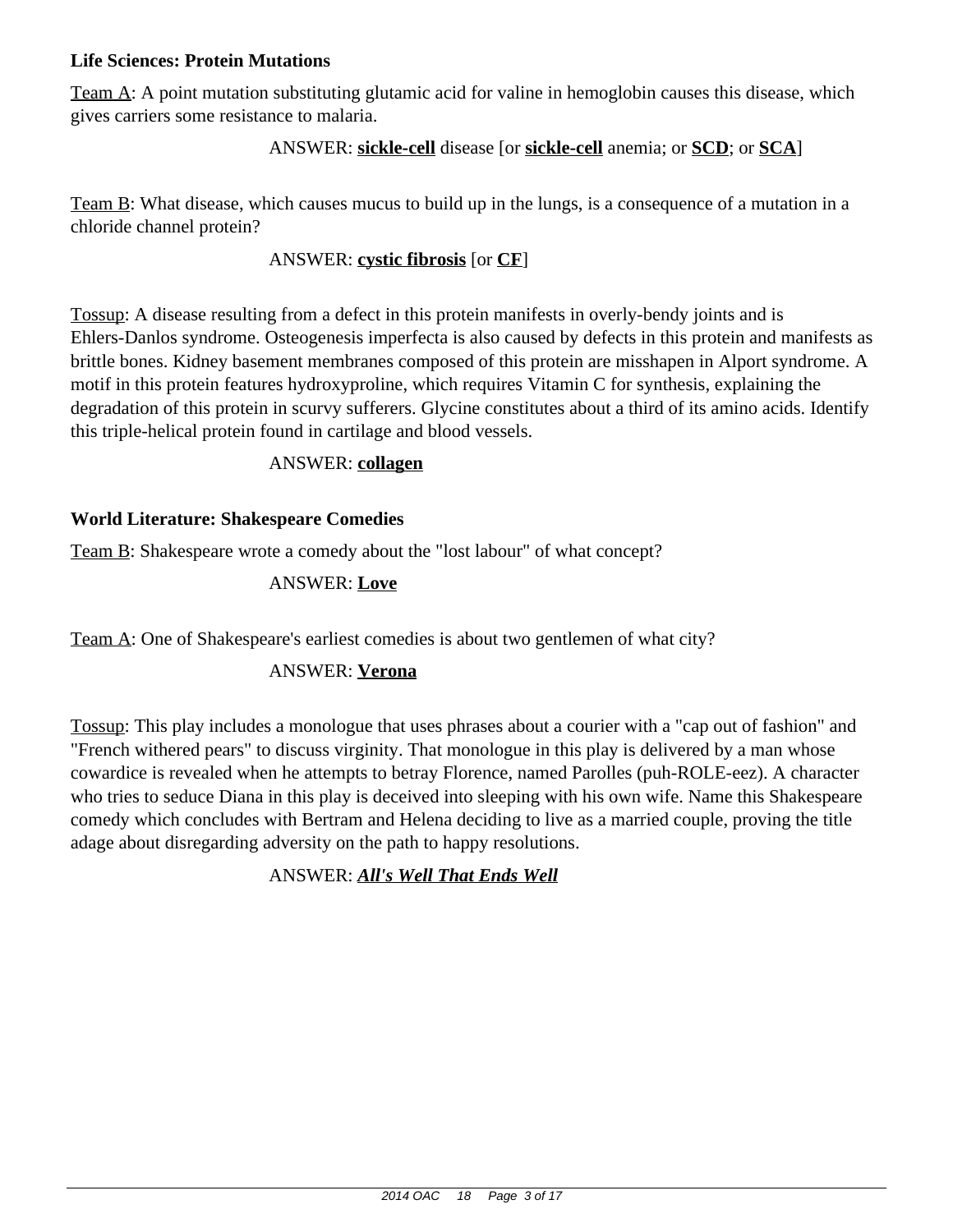## **US Government/Economics: White Collar Crime**

Team A: What energy company founded by Ken Lay and led by Jeffrey Skilling lied about billions of dollars in debts before its 2001 bankruptcy?

## ANSWER: **Enron**

Team B: What investment adviser admitted in 2008 his firm was the largest Ponzi scheme in U.S. history?

# ANSWER: Bernard **Madoff**

Tossup: Testimony in this case quoted Paul Maritz as using the words "extinguish" and "smother." This case was what high-profile lawyer David Boies was trying immediately before being hired by Al Gore in the 2000 election dispute. This case was overseen by Thomas Penfield Jackson and focused on the practice of "bundling" that generated complaints from Netscape. What was this ultimately settled 1990s suit in which Sherman Act violations arising from the inclusion of Internet Explorer in Windows were charged against a company headed by Bill Gates?

> ANSWER: the **Microsoft antitrust** trial [or equivalents; or *United States v. Microsoft Corp.*]

### **Physical Sciences: Mathematics**

Team B: What coordinate system is often used in circular motion, as opposed to the Cartesian system, and has two coordinates: r, the radial coordinate, and theta, the angular coordinate?

### ANSWER: **polar** coordinates

Team A: When performed with respect to time, what operation yields velocity when applied to position, and acceleration when applied to velocity?

### ANSWER: **derivative** [or **differentiation**; or word forms, such as **derivation**]

Tossup: It is not an integral, but voltage is equal to this operation between the electric field and the path traveled. Charge enclosed is proportional to this between the electric field and cross sectional area, and magnetic flux is also computed as this operation between field strength and cross-sectional area. Work is equal to this operation between the force and the distance displaced. It is computed by multiplying the magnitude of two vectors times the cosine of the angle between them. Identify this vector operation that is contrasted with the cross product.

ANSWER: **dot product** [or **scalar product**; prompt on **product**]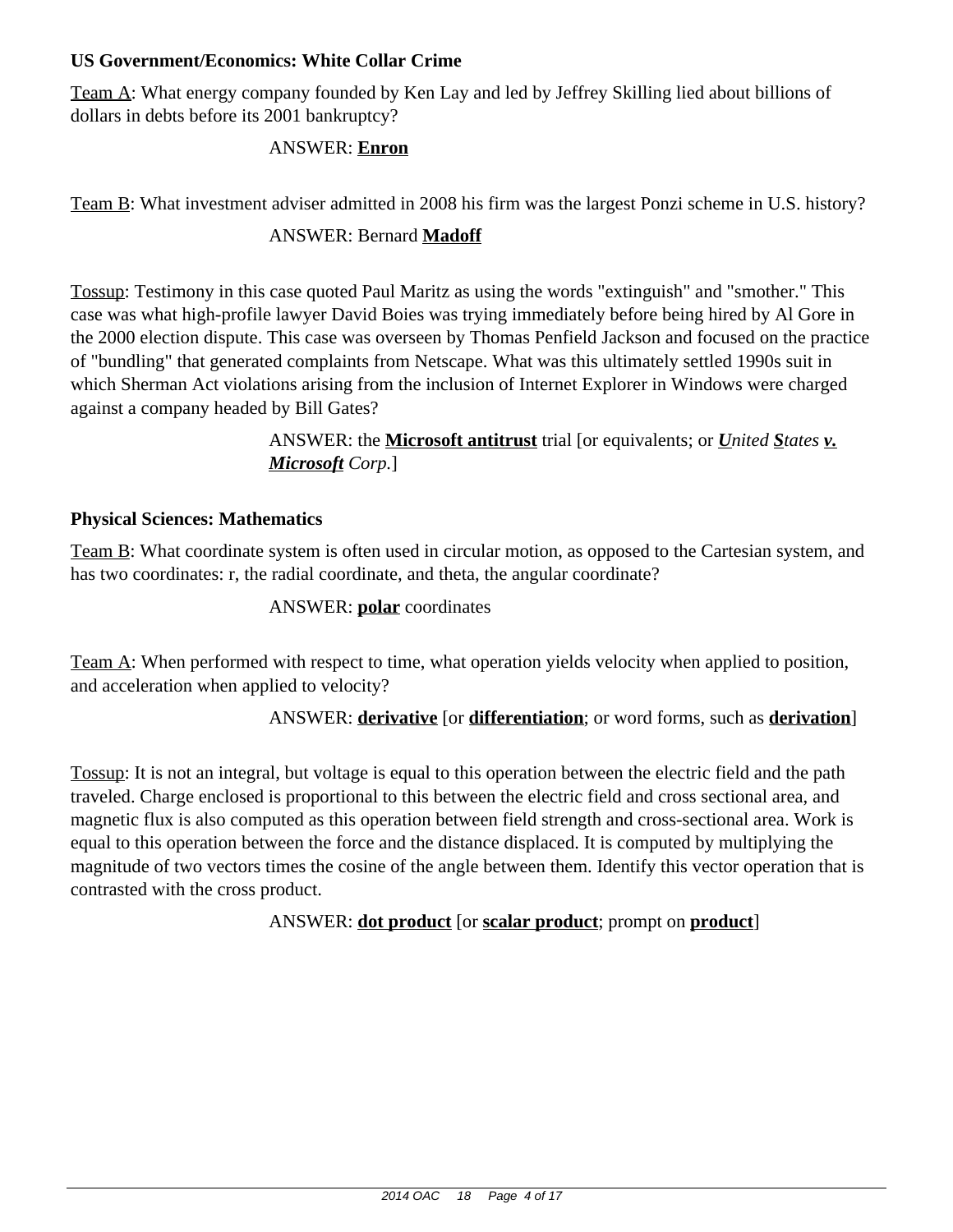# **World Geography: Mountain Ranges**

Team A: This mountain range is known as the "backbone of Italy."

# ANSWER: **Apennine** Mountains

Team B: This mountain range stretches eastward from the Czech Republic to the Iron Gates in Romania.

# ANSWER: **Carpathian** Mountains

Tossup: This mountain range mythically takes its name from a woman who was eaten by wild beasts after giving birth to a serpent. A gap in it was legendarily cut open by a hero with his sword Durendal. The highest mountain in this range was the site of a Muslim victory at the Battle of Roncevaux Pass. Andorra is located in this range, and the kingdoms of Aragon and Navarre extended on both sides of it. Name this mountain range that effectively separates France and Spain.

### ANSWER: **Pyrenees**

# **American History: Early American Politics**

Team B: Give the home state of George Clinton and John Jay.

# ANSWER: **New York**

Team A: Name the Virginian who gave the "Give me liberty, or give me death" speech.

# ANSWER: Patrick **Henry**

Tossup: William Duer was invited to write some of these texts, but his work was found lacking. John Marshall supported using them for interpreting the laws in *McCulloch v. Maryland.* George Clinton attacked these essays under the pen name "Cato." The tenth of them argues against the belief that republics cannot be large, explaining that rival factions will counteract each other. Name this series of essays defending the Constitution, written by John Jay, James Madison, and Alexander Hamilton.

# ANSWER: the **Federalist** Papers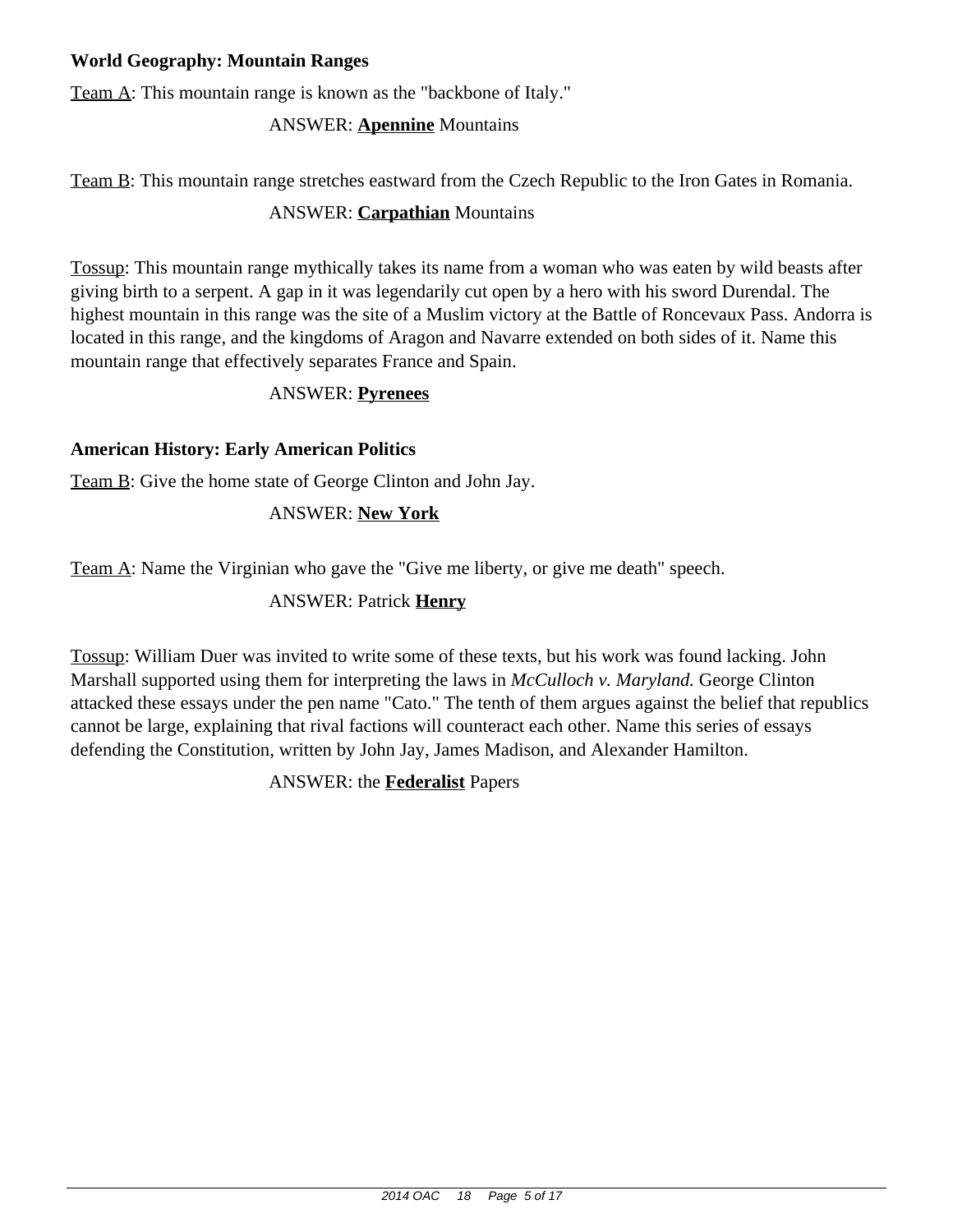1. What Greek villain was whirled around the underworld tied to a flaming wheel?

2. **(TWO WORD ANSWER)** What Ralph Ellison novel includes the characters of Tod Clifton and Ras the Exhorter?

3. Under what constitutional doctrine does the Bill of Rights apply to the states as well as the federal government?

4. What halogen is necessary for the production of thyroid hormones?

5. (NAME AND REGNAL NUMBER \*OR\* NAME AND BYNAME REQUIRED) What prince of Moscow freed Russia from the Tatar yoke with his stand on the Ugra?

6. What element has chemical symbol "Ir"?

7. What practice of forcibly recruiting sailors into a navy was a major cause of the War of 1812?

8. What literary discussion group at Oxford was attended by J.R.R. Tolkien and C.S. Lewis?

- 9. What 2009 film directed by Clint Eastwood stars Morgan Freeman as Nelson Mandela?
- 10. What French painter created the *Grande Odalisque*?
- 11. What Romanian playwright wrote *Rhinoceros*?
- 12. Jawaharlal Nehru was the first prime minister of what Asian country?
- 13. What woman from Greek myth is in Tauris in a Gluck opera?
- 14. What church mode is equivalent to the major scale?
- 15. What color is the "I" in the mnemonic "ROYGBIV"?

- 17. The DREAM Act is part of Barack Obama's agenda to reform what process?
- 18. What expansionist policy did Vladimir Lenin consider as the "highest stage of capitalism?"
- 19. What modern-day country is the birthplace of the Baha'i faith?
- 20. What is the term for a line on a weather map connecting areas of equal pressure?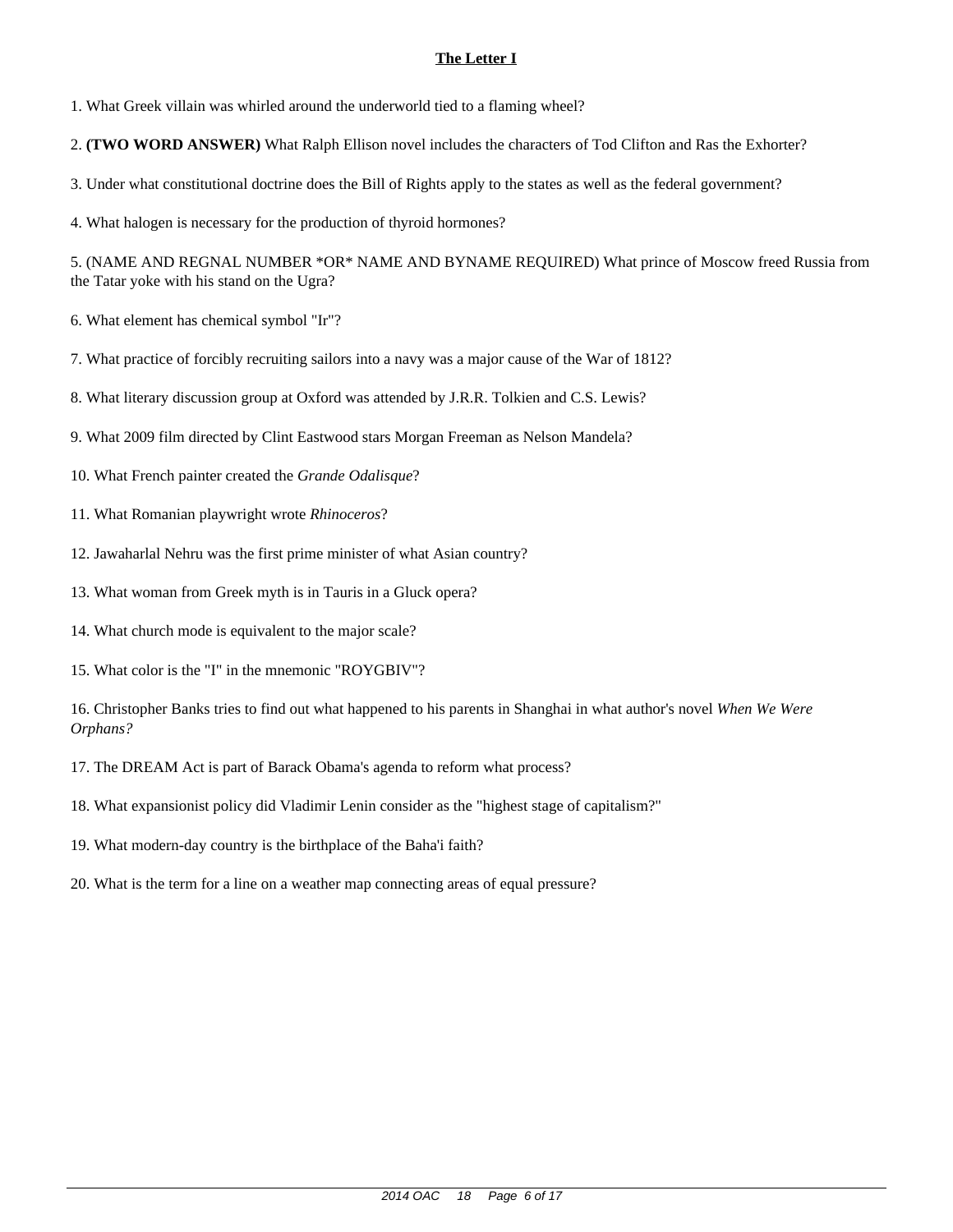# 1. **Ixion**

- 2. *Invisible Man*
- 3. **incorporation** of the Bill of Rights
- 4. **iodine**
- 5. **Ivan III** [or **Ivan the Great**]
- 6. **iridium**
- 7. **impressment**
- 8. the **Inklings**
- 9. *Invictus*
- 10. Jean Auguste Dominique **Ingres**
- 11. Eugene **Ionesco**
- 12. **India**
- 13. **Iphigeneia**
- 14. **Ionian** mode
- 15. **indigo**
- 16. Kazuo **Ishiguro**
- 17. **immigration** to the United States
- 18. **imperialism**
- 19. **Iran**
- 20. **isobar**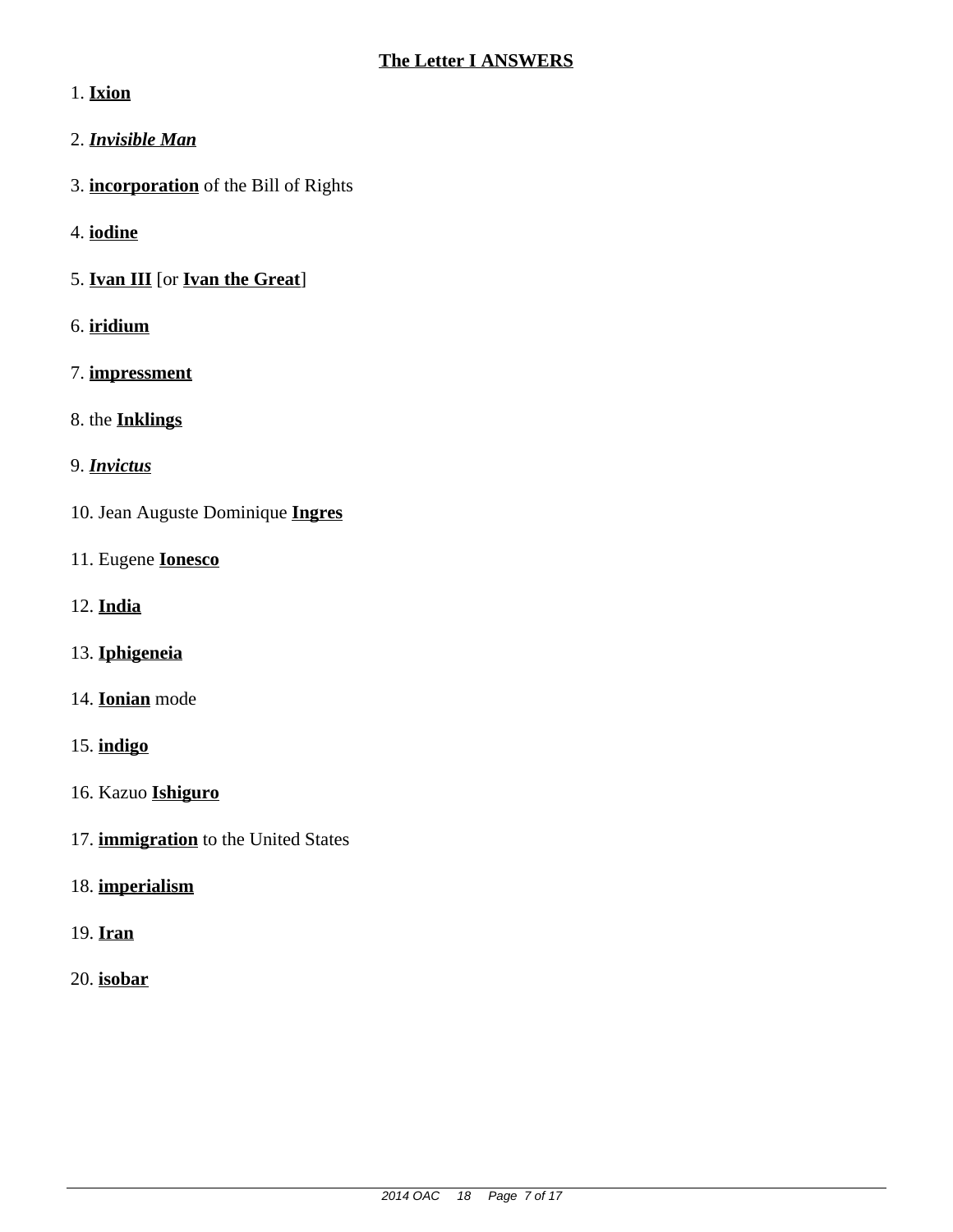# **FINAL ROUND**

1. This country was traditionally organized into very small villages known as "phum" (POOM), which each affiliated with a larger "khum" (KOOM) under the supervision of a Buddhist temple. As a result, secondary cities here such as Batdambang (BOT-dom-bong) and Kampong Cham have not reached the population level of its only large urban center, found where the Sab and Bassac Rivers meet the Mekong. Name this country, the location of Angkor Wat and Phnom Penh.

ANSWER: Kingdom of **Cambodia** [or Preahreacheanachakr **Kampuchea**]

019-14-103-18101

2. This politician introduced the second reading of the Coal Mines Regulation Act, which limited miners to eight-hour workdays. This prime minister appointed Ernest Bevin as minister of labor and gave a speech that said he had "nothing to offer but blood, toil, tears, and sweat." This man's predecessor reached the Munich Agreement as part of a policy of appeasement. Name this prime minister who succeeded Neville Chamberlain to lead Britain during World War II. ANSWER: Winston Leonard Spencer **Churchill**

023-14-103-18102

3. This man was going to be succeeded by Abe Fortas in 1968 until Congress threatened a filibuster. In his highest post, this man replaced Fred Vinson, and he was previously Governor of California when he was Thomas Dewey's 1948 running mate. His appointment to the Supreme Court was legendarily labeled "the biggest fool mistake I ever made" by Dwight Eisenhower, who found him too liberal. Name this Chief Justice of the Supreme Court during the Court's decisions in *Miranda v. Arizona* and *Brown v. Board of Education.*

ANSWER: Earl **Warren**

052-14-103-18103

4. The first holder of this office consolidated power in the Ridda Wars. One holder of this office established the *diwan* and conquered the Persian Empire. Another holder of this office led the written compilation of a holy text but was killed by rebels in Medina. That holder of this office, Uthman, was succeeded by a man considered by Shiites to be the first imam. Name this office held by the successors of Muhammad, the first four of whom are known as the "Rightly Guided" of these.

ANSWER: **caliph** [or **khalifah**; or **Rashidun**; or **Rightly Guided Caliph**s before mention]

105-14-103-18104

5. Carl Maria von Weber wrote six favorite pieces of this type of the French empress Maria Louise, and a piano piece by Weber inspired by this kind of dance was set for orchestra by Hector Berlioz. Joseph Lanner is credited with inventing a form of this dance. A piece of this type was written and named in honor of a visit by Franz Joseph to Wilhelm II. Another one of these dances written by the same composer was inspired by a Karl Isidor Beck poem about the Danube. Name this popular nineteenth century dance, which had as its "king" the Austrian composer Johann Strauss the Younger and which is written in 3/4 time. ANSWER: **waltz**es

023-14-103-18105

6. In the Debye (DEH-buy) model, specific heat is proportional to temperature raised to this power. A compound containing this many oxygen atoms is broken down via a radical mechanism by CFCs. Bent molecules have one electron lone pair and this many atoms. This type of s p hybridization is exhibited by methane. It is the number of valence electrons for aluminum and boron. This many hydrogens are bonded with a phosphate ion to form phosphoric acid. Identify this number of oxygen atoms in ozone. ANSWER: **three**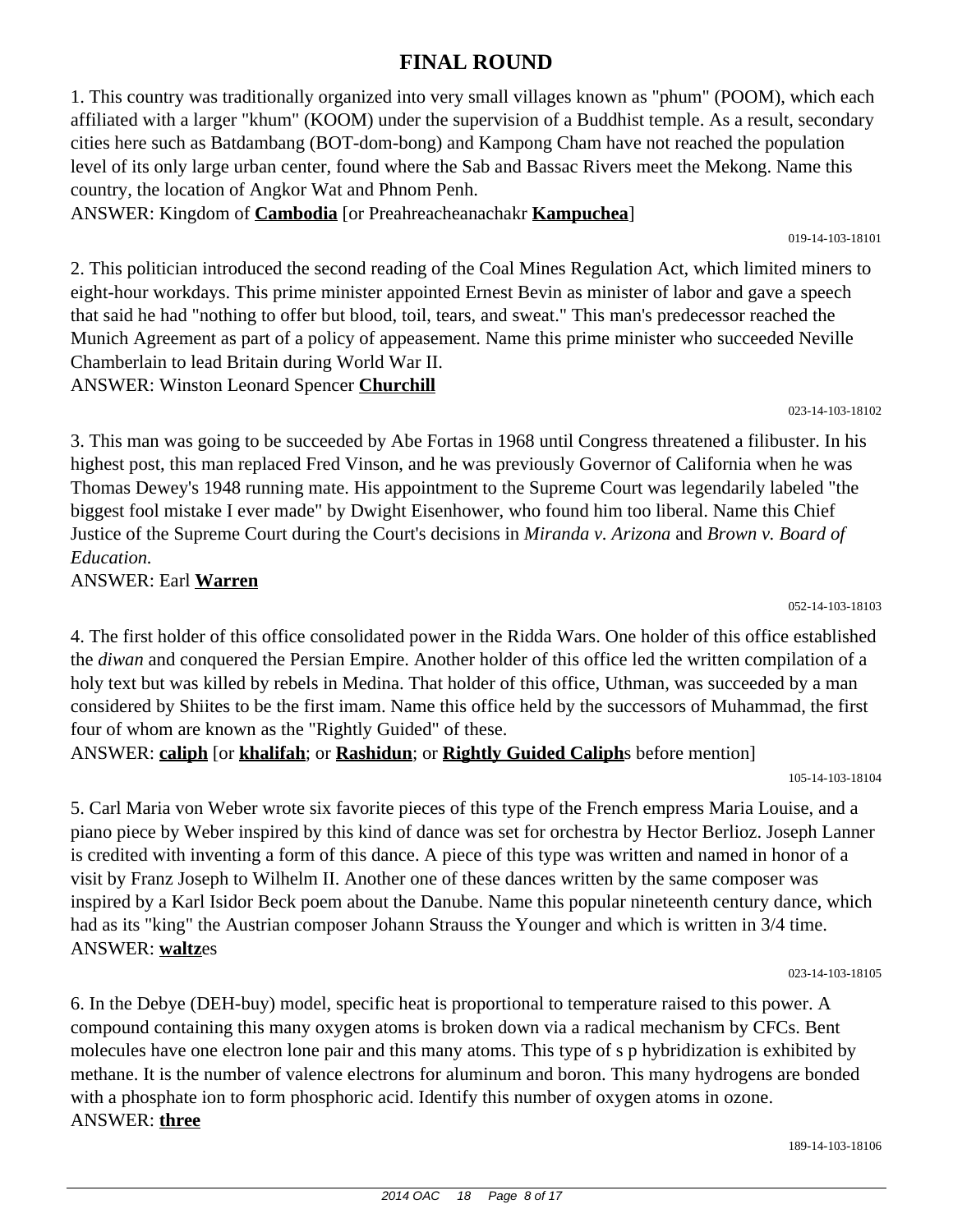7. This advisee of Sextus Afranius Burrus tried to kill his mother with a collapsing boat, but failed when she unexpectedly knew how to swim. The philosopher Seneca tutored this emperor, but he forced Seneca to commit suicide after the Pisonian Conspiracy against his life. This last Julio-Claudian used Christians as human torches for the Domus Aurea he built after a natural disaster conveniently cleared away huge spaces of the city of Rome. Name this emperor who ruled during the great fire of Rome. ANSWER: **Nero** Claudius Drusus Germanicus

080-14-103-18107

8. One of his novels begins with a plane exploding over the English channel, though Gibreel Farishta and Saladin Chamcha are miraculously saved. This novelist wrote about the long-nosed Saleem Sinai, who was born at the moment of India's independence from Britain, in his novel *Midnight's Children.* Name this Indian-British novelist whose book *The Satanic Verses* resulted in Ayatollah Khomeini calling for his death.

### ANSWER: Salman **Rushdie**

9. This quantity can be calculated as the square root of the ratio of the permittivity to the permittivity of free space. A material that is birefringent (BYE-ruh-FRIN-jent) has multiple values for this quantity. Snell's law gives the ratio of the angles of incidence as a ratio of this quantity for two mediums. It is equal to the ratio of the speed of light in a vacuum to that in a particular medium. Identify this quantity that is important to a phenomenon that makes straws appear bent in water.

# ANSWER: **index of refraction** [or **refractive index**]

10. The title character of this novel faints after she thinks she sees her Uncle Reed's ghost while confined in the "red room." In this novel, Mr. Brocklehurst is the headmaster of Lowood School, where the protagonist's friend Helen Burns dies during a typhoid epidemic. The title character of this novel accepts the marriage proposal of a man who keeps his insane ex-wife confined in the attic of Thornfield. After Bertha Mason's death, this novel's title character marries the blind Mr. Rochester. Name this novel by Charlotte Bronte.

### ANSWER: *Jane Eyre*

11. In a novella by this author, Mrs. Grose helps the narrator around the estate of Bly, where a boy returns for the summer after getting expelled from boarding school. In a novel by this author, Lambert Strether journeys to Europe to reclaim his fiancee's son, Chad Newsome. Winterbourne observes an American tourist who dies from a disease contracted in the Colosseum in a novella by this writer. This author wrote a ghost story in which an unnamed governess claims that Miles' death was caused by Peter Quint. Name this author of *The Ambassadors*, *Daisy Miller* and *The Turn of the Screw*. ANSWER: Henry **James**

019-14-103-18112

12. A German expression for an indecisive person refers to being both in and out of these objects, and a romantic arrangement named for this item is a German expression for an older couple that lives together without marrying. Spanish vendors legendarily misplaced an accent on the word for "Pope," printing thousands of T-shirts boasting of seeing what English speakers call this item. French refers to these items as literally an "Earth apple," and the German word for one is "Kartoffel" (KAR-tuh-fel). What is this item that is a "pomme de terre" in French and "papa" in Spanish?

ANSWER: a **potato** [or **potatoes**, etc.; or die **Kartoffel** until "Spanish" is read; or die **Kartoffeln** until "Spanish" is read]

014-14-103-18108

226-14-103-18109

080-14-103-18111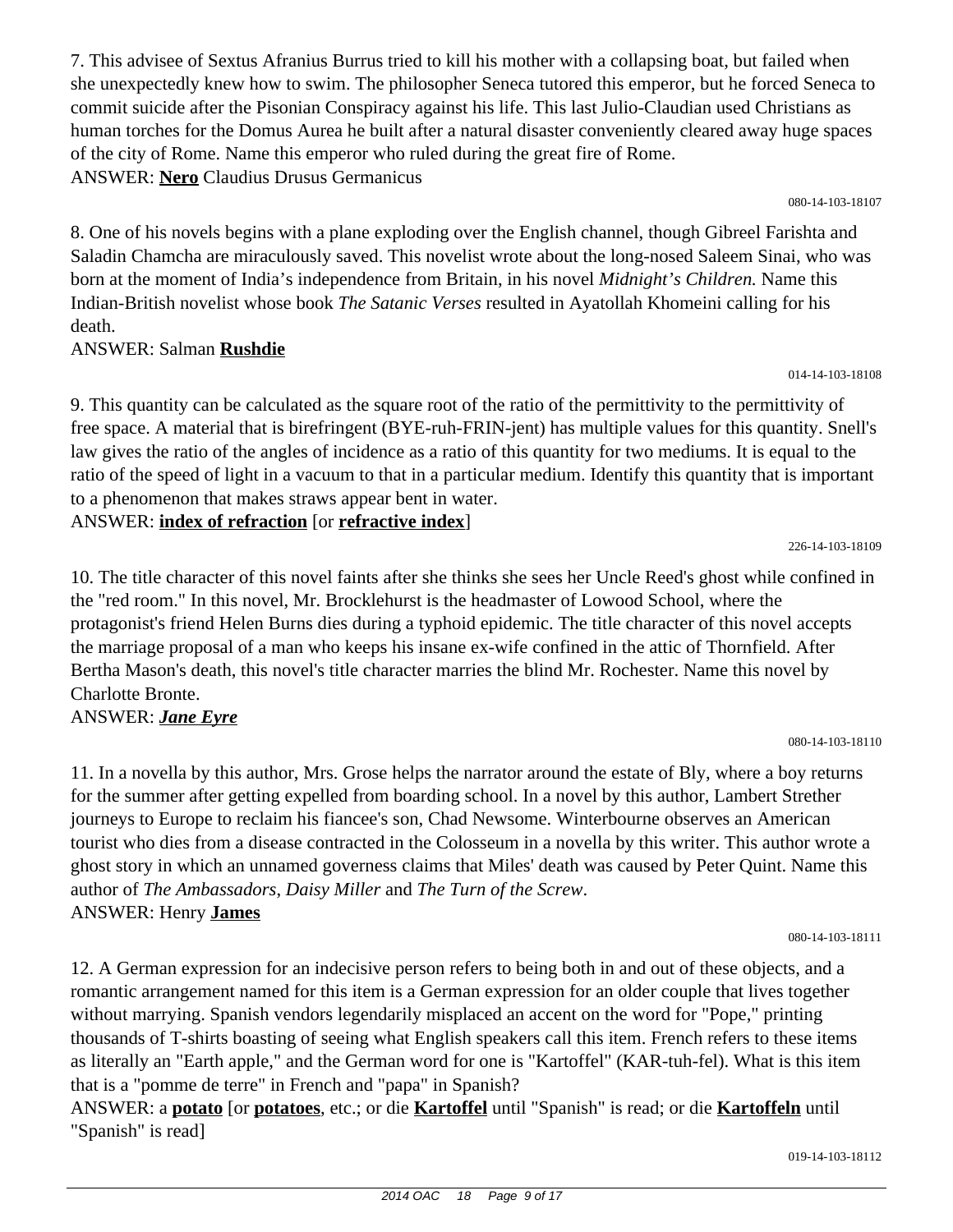13. This author wrote a satire of the misogynist mindset in a work in *Corbaccio*, or *The Crow.* Another of his poems was the basis for Chaucer's *The Knight's Tale* and another tells the story of Trolio and Creseida. This author of *Teseida* and *Il Filostrato* is better known for a set of stories, including that of the Patient Griselda, told by ten people fleeing the plague. Name this medieval Italian author of the *Decameron*. ANSWER: Giovanni **Boccaccio**

040-14-103-18113

048-14-103-18114

14. One of Edvard Munch's self-portraits depicts the painter between a bed and one of these objects. A black one sits above a train emerging from a fireplace in a Magritte painting, and another painting that features these objects shows a creature with one giant closed eye. Name this object, several of which are shown melting in Dali's *The Persistence of Memory.* ANSWER: **clock**s

15. This man created a namesake hierarchy to categorize "context-sensitive" and "context-free" languages. He argued that a "poverty of the stimulus" discredited behaviorist explanations for language development. This man composed the sentence "colorless green ideas sleep furiously" in *Syntactic Structure* as an example of a sentence that was grammatically correct, but made no sense. Name this MIT linguist who established the concept of generative and universal grammar. ANSWER: Noam **Chomsky**

16. One of these objects contains the crater Rheasilvia, which has the largest mountain in the Solar System, and is Vesta. A type of these objects orbits sixty degrees in front of and behind the larger body in a three-body system, at the L4 and L5 Lagrangian points, and are called Trojans. The largest known one of these objects is Ceres. Name these object found in a "belt" between Mars and Jupiter. ANSWER: **asteroid**s [do not accept "dwarf planet"]

17. While working on the Larkin Building, this architect got a commission to rebuild the Unitarian church in his community of Oak Park. This architect of the Unity Temple incorporated Japanese styles into an American design in his Imperial Hotel in Tokyo. This artist, who named his studio after the Welsh bard Taliesin, heavily employed cantilever beams in his home for the Kaufman family. Name this pioneering American architect of Fallingwater. ANSWER: Frank Lloyd **Wright**

080-14-103-18117

18. This man wrote such plays as *The Mandrake,* though he is more noted for nonfiction such as a book that argued Romulus should not be blamed for killing Remus because the ends justified the means. This author of the *Discourses on Livy* expressed the hope that Italy would be freed from "barbarians," and warned against unrealistic generosity and virtue, in a handbook for rulers. Name this author who wrote that "it is safer to be feared than loved" in *The Prince.* ANSWER: Niccolo **Machiavelli**

142-14-103-18118

#### 227-14-103-18115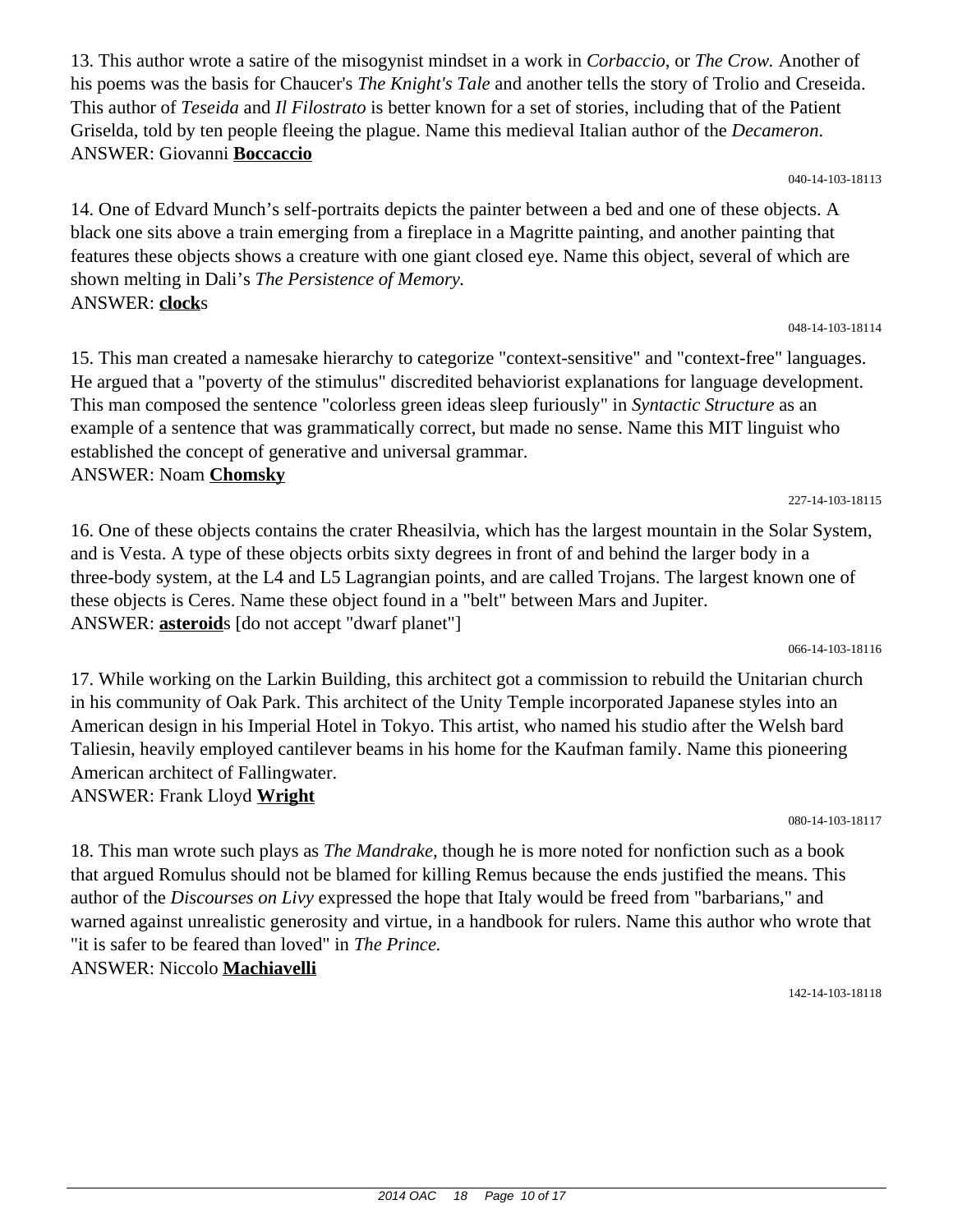19. The killer in this event was slain in revenge by a being who grew to adulthood in a day after being conceived by a giantess. After it happened, a being named Thokk refused to weep. The killer in this event was the blind Hoder. The victim in this event was invulnerable to everything but mistletoe, thanks to the efforts of his mother, Frigg. Name this event in Norse mythology where a beloved son of Odin is killed thanks to the machinations of Loki.

ANSWER: **death of Baldr** [or descriptive answers such as **Baldr** being killed by mistletoe, etc.; anything that squares with the info in the question and mentions **Baldr** is right]

052-14-103-18119

20. Histamine is secreted in this organ by enterochromaffin (en-TARE-oh-kroh-MAFF-in)-like cells. A valve at the bottom of this organ is called the pyloric sphincter. A bacteria localized to it uses chemotaxis (kee-moh-TAK-sis) to burrow into the mucus lining the wall of this organ, which expands using rugae (ROO-guy). That bacteria, *H. pylori*, increases the prevalence of peptic ulcers in this organ. Identify this organ which sends chyme (KIME) to the small intestine after receiving it from the esophagus. ANSWER: **stomach**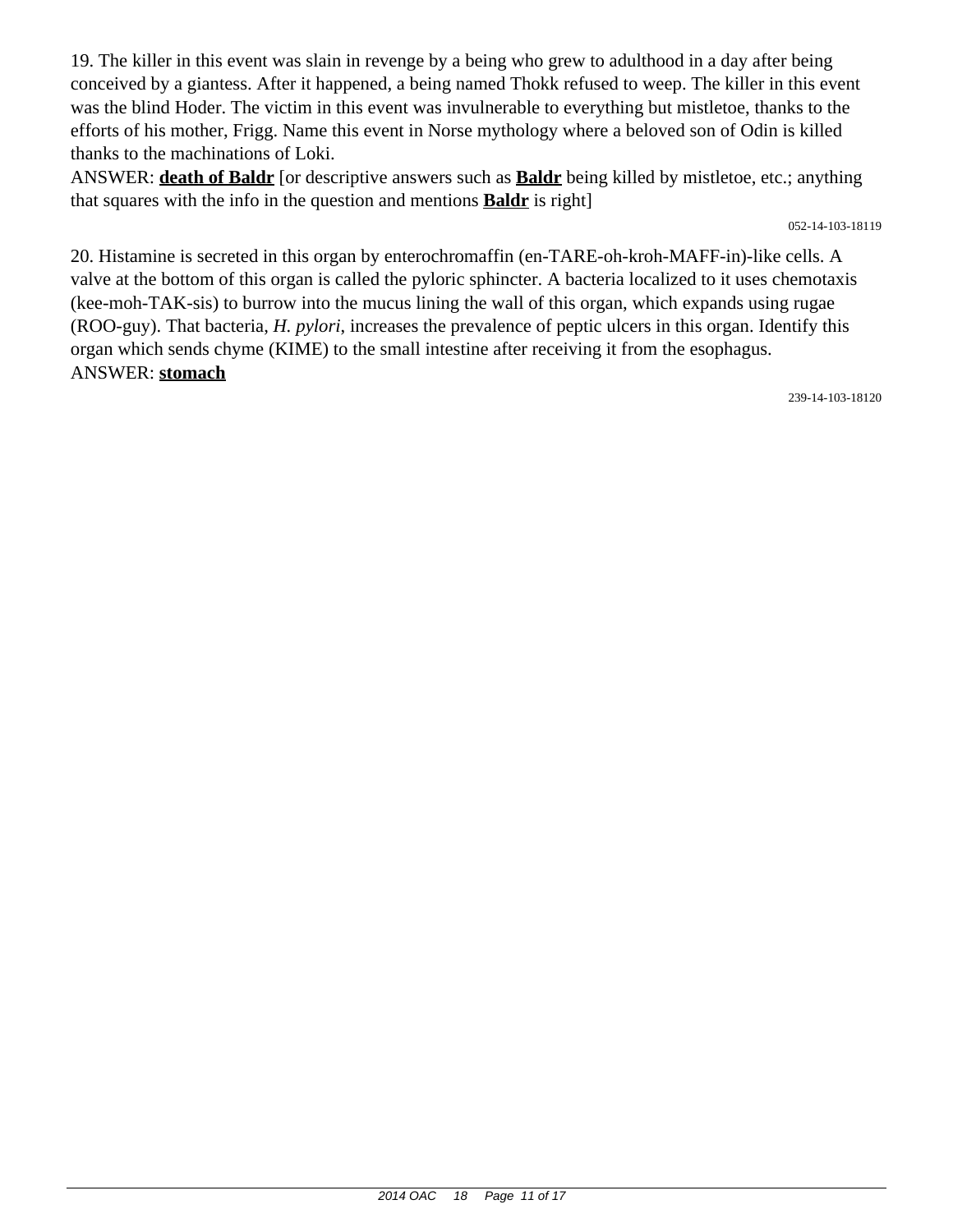1. What Greek villain was whirled around the underworld tied to a flaming wheel?

2. **(TWO WORD ANSWER)** What Ralph Ellison novel includes the characters of Tod Clifton and Ras the Exhorter?

3. Under what constitutional doctrine does the Bill of Rights apply to the states as well as the federal government?

4. What halogen is necessary for the production of thyroid hormones?

5. (NAME AND REGNAL NUMBER \*OR\* NAME AND BYNAME REQUIRED) What prince of Moscow freed Russia from the Tatar yoke with his stand on the Ugra?

6. What element has chemical symbol "Ir"?

7. What practice of forcibly recruiting sailors into a navy was a major cause of the War of 1812?

8. What literary discussion group at Oxford was attended by J.R.R. Tolkien and C.S. Lewis?

- 9. What 2009 film directed by Clint Eastwood stars Morgan Freeman as Nelson Mandela?
- 10. What French painter created the *Grande Odalisque*?
- 11. What Romanian playwright wrote *Rhinoceros*?
- 12. Jawaharlal Nehru was the first prime minister of what Asian country?
- 13. What woman from Greek myth is in Tauris in a Gluck opera?
- 14. What church mode is equivalent to the major scale?
- 15. What color is the "I" in the mnemonic "ROYGBIV"?

- 17. The DREAM Act is part of Barack Obama's agenda to reform what process?
- 18. What expansionist policy did Vladimir Lenin consider as the "highest stage of capitalism?"
- 19. What modern-day country is the birthplace of the Baha'i faith?
- 20. What is the term for a line on a weather map connecting areas of equal pressure?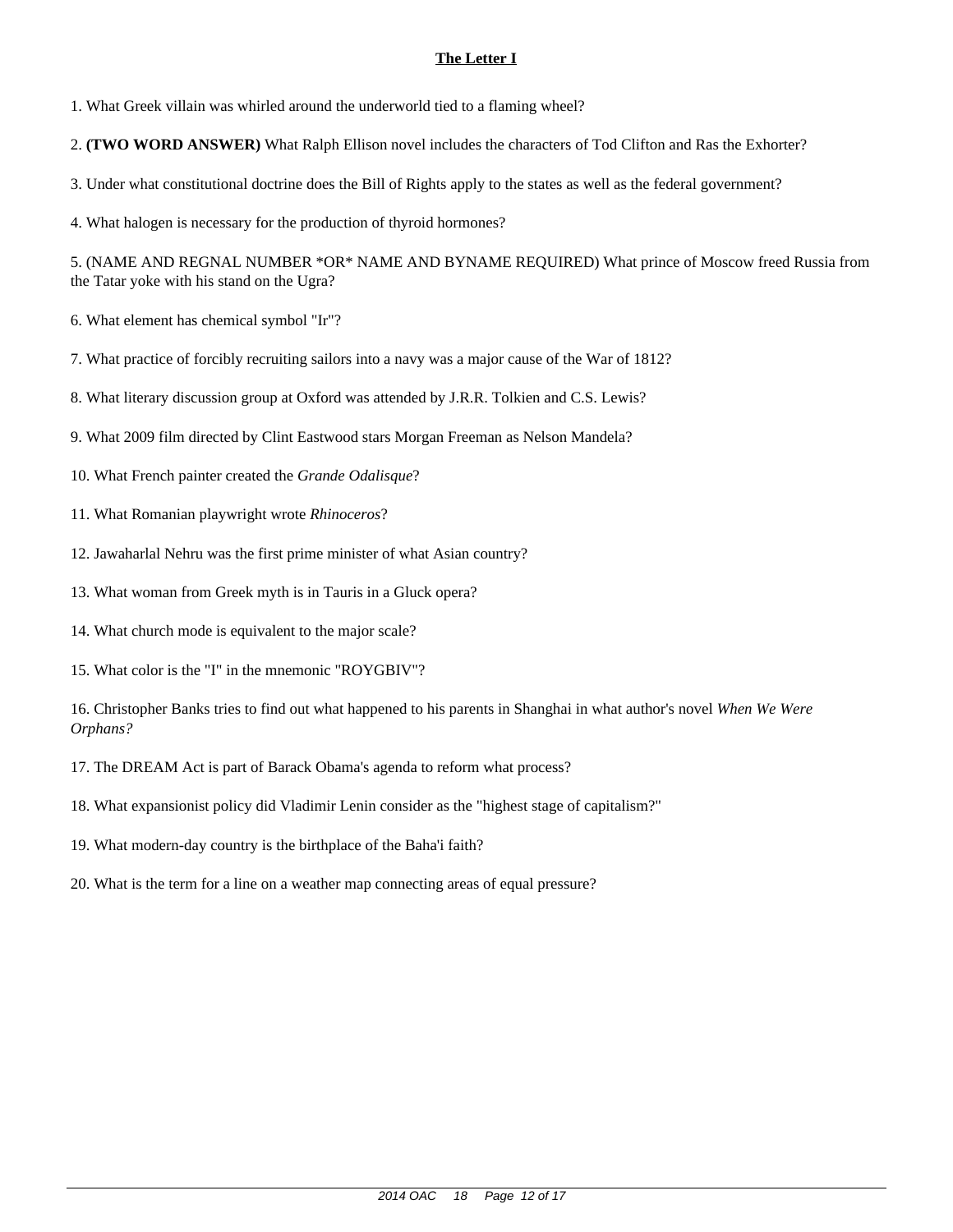1. What Greek villain was whirled around the underworld tied to a flaming wheel?

2. **(TWO WORD ANSWER)** What Ralph Ellison novel includes the characters of Tod Clifton and Ras the Exhorter?

3. Under what constitutional doctrine does the Bill of Rights apply to the states as well as the federal government?

4. What halogen is necessary for the production of thyroid hormones?

5. (NAME AND REGNAL NUMBER \*OR\* NAME AND BYNAME REQUIRED) What prince of Moscow freed Russia from the Tatar yoke with his stand on the Ugra?

6. What element has chemical symbol "Ir"?

7. What practice of forcibly recruiting sailors into a navy was a major cause of the War of 1812?

8. What literary discussion group at Oxford was attended by J.R.R. Tolkien and C.S. Lewis?

- 9. What 2009 film directed by Clint Eastwood stars Morgan Freeman as Nelson Mandela?
- 10. What French painter created the *Grande Odalisque*?
- 11. What Romanian playwright wrote *Rhinoceros*?
- 12. Jawaharlal Nehru was the first prime minister of what Asian country?
- 13. What woman from Greek myth is in Tauris in a Gluck opera?
- 14. What church mode is equivalent to the major scale?
- 15. What color is the "I" in the mnemonic "ROYGBIV"?

- 17. The DREAM Act is part of Barack Obama's agenda to reform what process?
- 18. What expansionist policy did Vladimir Lenin consider as the "highest stage of capitalism?"
- 19. What modern-day country is the birthplace of the Baha'i faith?
- 20. What is the term for a line on a weather map connecting areas of equal pressure?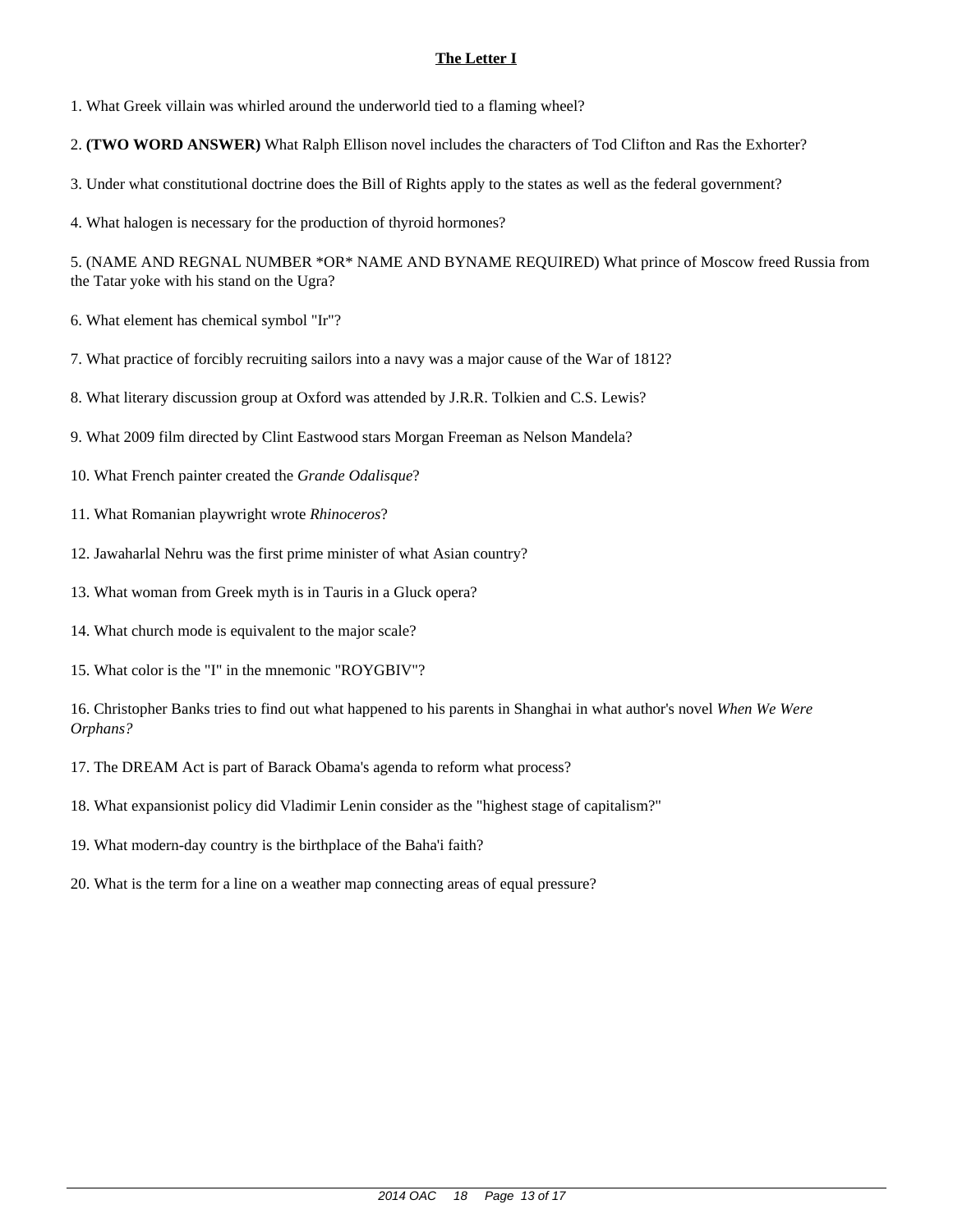1. What Greek villain was whirled around the underworld tied to a flaming wheel?

2. **(TWO WORD ANSWER)** What Ralph Ellison novel includes the characters of Tod Clifton and Ras the Exhorter?

3. Under what constitutional doctrine does the Bill of Rights apply to the states as well as the federal government?

4. What halogen is necessary for the production of thyroid hormones?

5. (NAME AND REGNAL NUMBER \*OR\* NAME AND BYNAME REQUIRED) What prince of Moscow freed Russia from the Tatar yoke with his stand on the Ugra?

6. What element has chemical symbol "Ir"?

7. What practice of forcibly recruiting sailors into a navy was a major cause of the War of 1812?

8. What literary discussion group at Oxford was attended by J.R.R. Tolkien and C.S. Lewis?

- 9. What 2009 film directed by Clint Eastwood stars Morgan Freeman as Nelson Mandela?
- 10. What French painter created the *Grande Odalisque*?
- 11. What Romanian playwright wrote *Rhinoceros*?
- 12. Jawaharlal Nehru was the first prime minister of what Asian country?
- 13. What woman from Greek myth is in Tauris in a Gluck opera?
- 14. What church mode is equivalent to the major scale?
- 15. What color is the "I" in the mnemonic "ROYGBIV"?

- 17. The DREAM Act is part of Barack Obama's agenda to reform what process?
- 18. What expansionist policy did Vladimir Lenin consider as the "highest stage of capitalism?"
- 19. What modern-day country is the birthplace of the Baha'i faith?
- 20. What is the term for a line on a weather map connecting areas of equal pressure?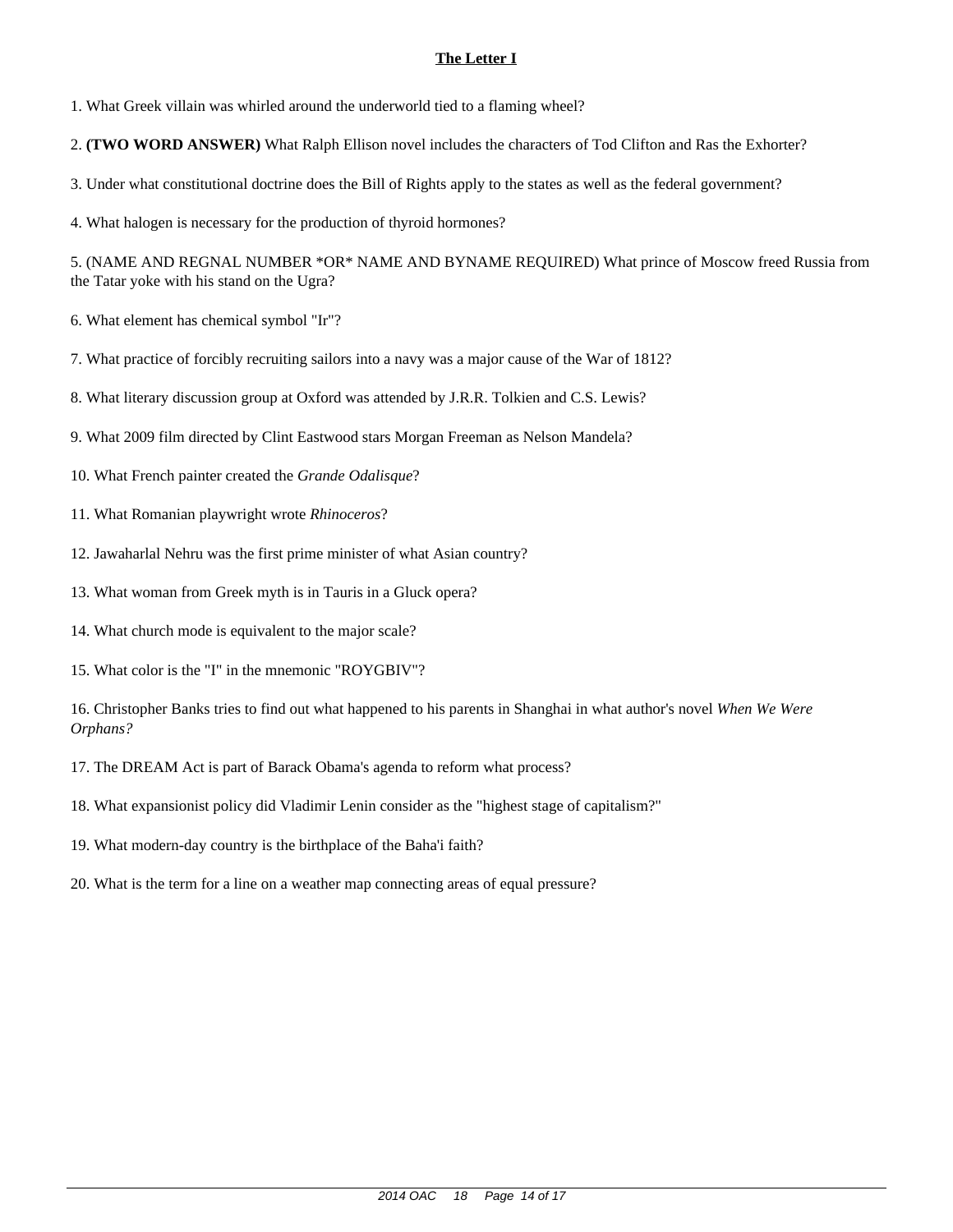1. What Greek villain was whirled around the underworld tied to a flaming wheel?

2. **(TWO WORD ANSWER)** What Ralph Ellison novel includes the characters of Tod Clifton and Ras the Exhorter?

3. Under what constitutional doctrine does the Bill of Rights apply to the states as well as the federal government?

4. What halogen is necessary for the production of thyroid hormones?

5. (NAME AND REGNAL NUMBER \*OR\* NAME AND BYNAME REQUIRED) What prince of Moscow freed Russia from the Tatar yoke with his stand on the Ugra?

6. What element has chemical symbol "Ir"?

7. What practice of forcibly recruiting sailors into a navy was a major cause of the War of 1812?

8. What literary discussion group at Oxford was attended by J.R.R. Tolkien and C.S. Lewis?

- 9. What 2009 film directed by Clint Eastwood stars Morgan Freeman as Nelson Mandela?
- 10. What French painter created the *Grande Odalisque*?
- 11. What Romanian playwright wrote *Rhinoceros*?
- 12. Jawaharlal Nehru was the first prime minister of what Asian country?
- 13. What woman from Greek myth is in Tauris in a Gluck opera?
- 14. What church mode is equivalent to the major scale?
- 15. What color is the "I" in the mnemonic "ROYGBIV"?

- 17. The DREAM Act is part of Barack Obama's agenda to reform what process?
- 18. What expansionist policy did Vladimir Lenin consider as the "highest stage of capitalism?"
- 19. What modern-day country is the birthplace of the Baha'i faith?
- 20. What is the term for a line on a weather map connecting areas of equal pressure?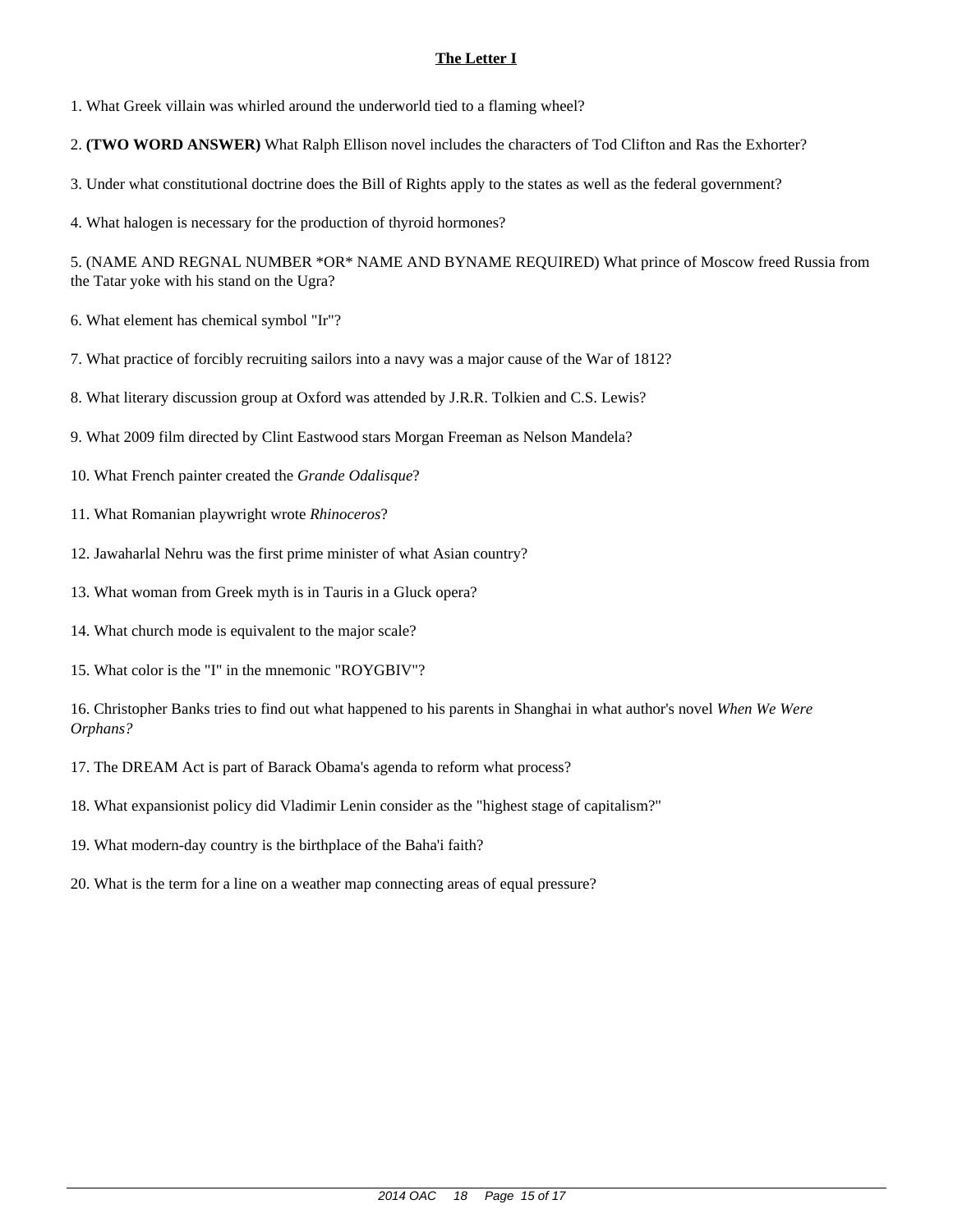|                  | $1.$ $\frac{1}{2}$ $\frac{1}{2}$ $\frac{1}{2}$ $\frac{1}{2}$ $\frac{1}{2}$ $\frac{1}{2}$ $\frac{1}{2}$ $\frac{1}{2}$ $\frac{1}{2}$ $\frac{1}{2}$ $\frac{1}{2}$ $\frac{1}{2}$ $\frac{1}{2}$ $\frac{1}{2}$ $\frac{1}{2}$ $\frac{1}{2}$ $\frac{1}{2}$ $\frac{1}{2}$ $\frac{1}{2}$ $\frac{1}{2}$ $\frac{1}{2}$ $\frac{1}{$ |  |  |
|------------------|------------------------------------------------------------------------------------------------------------------------------------------------------------------------------------------------------------------------------------------------------------------------------------------------------------------------|--|--|
|                  |                                                                                                                                                                                                                                                                                                                        |  |  |
| 3.               | <u> 2000 - Jan James James James James James James James James James James James James James James James James J</u>                                                                                                                                                                                                   |  |  |
| $\overline{4}$ . |                                                                                                                                                                                                                                                                                                                        |  |  |
|                  | $5.$ $\overline{\phantom{a}}$                                                                                                                                                                                                                                                                                          |  |  |
| 6.               |                                                                                                                                                                                                                                                                                                                        |  |  |
|                  |                                                                                                                                                                                                                                                                                                                        |  |  |
|                  | 8.                                                                                                                                                                                                                                                                                                                     |  |  |
|                  |                                                                                                                                                                                                                                                                                                                        |  |  |
|                  |                                                                                                                                                                                                                                                                                                                        |  |  |
|                  |                                                                                                                                                                                                                                                                                                                        |  |  |
|                  |                                                                                                                                                                                                                                                                                                                        |  |  |
|                  |                                                                                                                                                                                                                                                                                                                        |  |  |
|                  |                                                                                                                                                                                                                                                                                                                        |  |  |
|                  |                                                                                                                                                                                                                                                                                                                        |  |  |
|                  |                                                                                                                                                                                                                                                                                                                        |  |  |
|                  |                                                                                                                                                                                                                                                                                                                        |  |  |
|                  |                                                                                                                                                                                                                                                                                                                        |  |  |
|                  |                                                                                                                                                                                                                                                                                                                        |  |  |
|                  |                                                                                                                                                                                                                                                                                                                        |  |  |